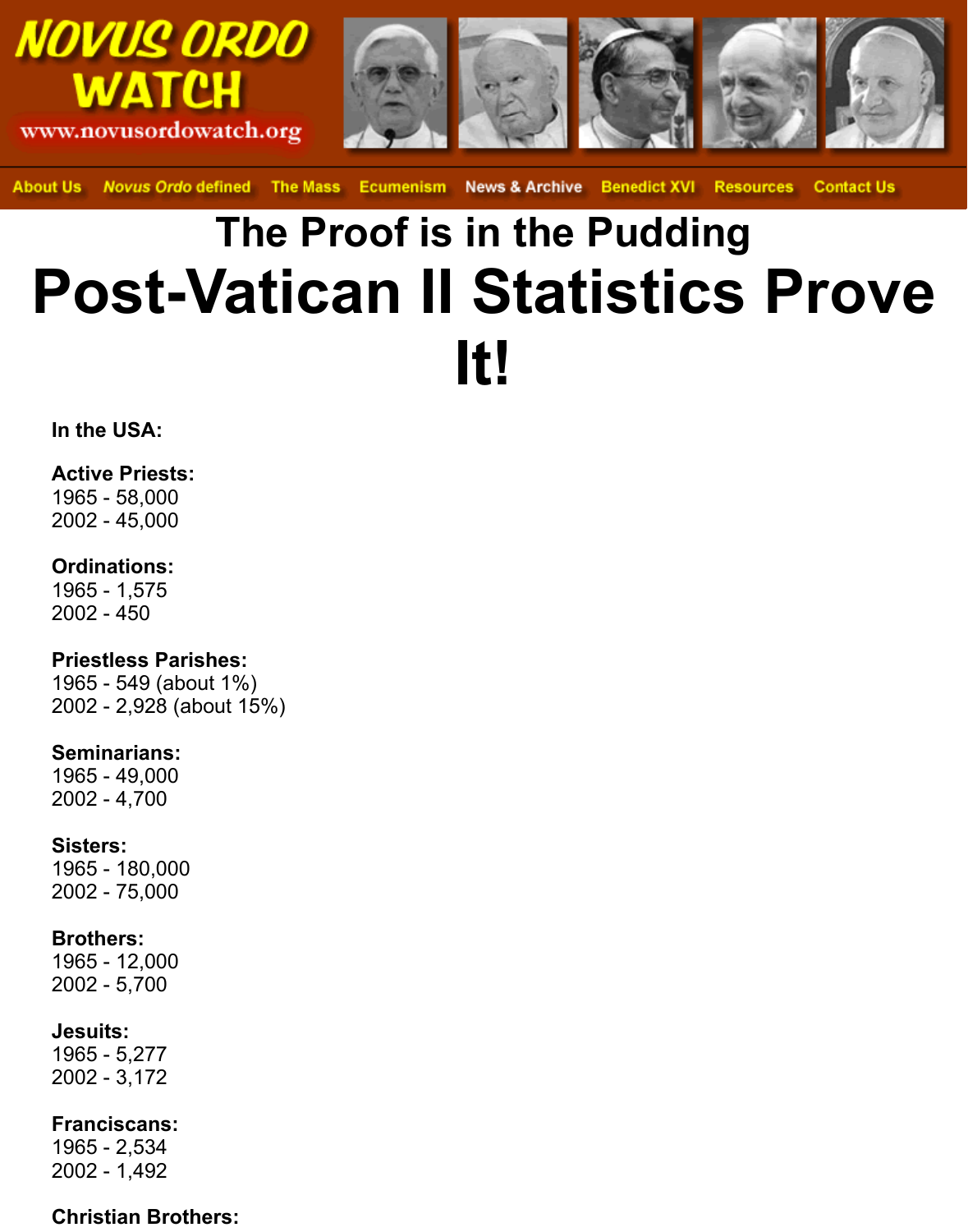1965 - 2,434 2002 - 959

#### **Redemptorists:**

1965 - 1,148 2002 - 349

# **Catholic High Schools:**

1965 - 1,566 2002 - 786

# **Catholic High School Students:**

1965 - 700,000 2002 - 386,000

#### **Parochial Grade Schools:**

1965 - 10,504 2002 - 6,623

# **Parochial Grade School Students:**

1965 - 4.5 million 2002 - 1.9 million

# **Infant Baptisms:**

1965 - 1.3 million 2002 - 1 million

# **Adult Baptisms (conversions):**

1965 - 126,000 2002 - 80,000

# **Catholic Marriages:**

1965 - 352,000 2002 - 256,000

# **Annulments:**

1965 - 338 2002 - 50,000

# **Regular Mass Attendance** - study #1:

1958 - 74% of Catholics (Gallup Pole) 1994 - 26.6% (Notre Dame study)

# **Regular Mass Attendance** - Fordham University study:

1965 - 65% of Catholics 2000 - 25%

**Misc.** (source, National Catholic Reporter) 77% believe Catholics don't have to attend Mass on Sunday 65% believe Catholics can divorce and remarry 53% believe Catholics can have an abortion 10% accept the Church's teaching on birth control (source, Notre Dame poll) 70% believe the Eucharist is a "symbolic reminder" of Our Lord (New York Times poll)